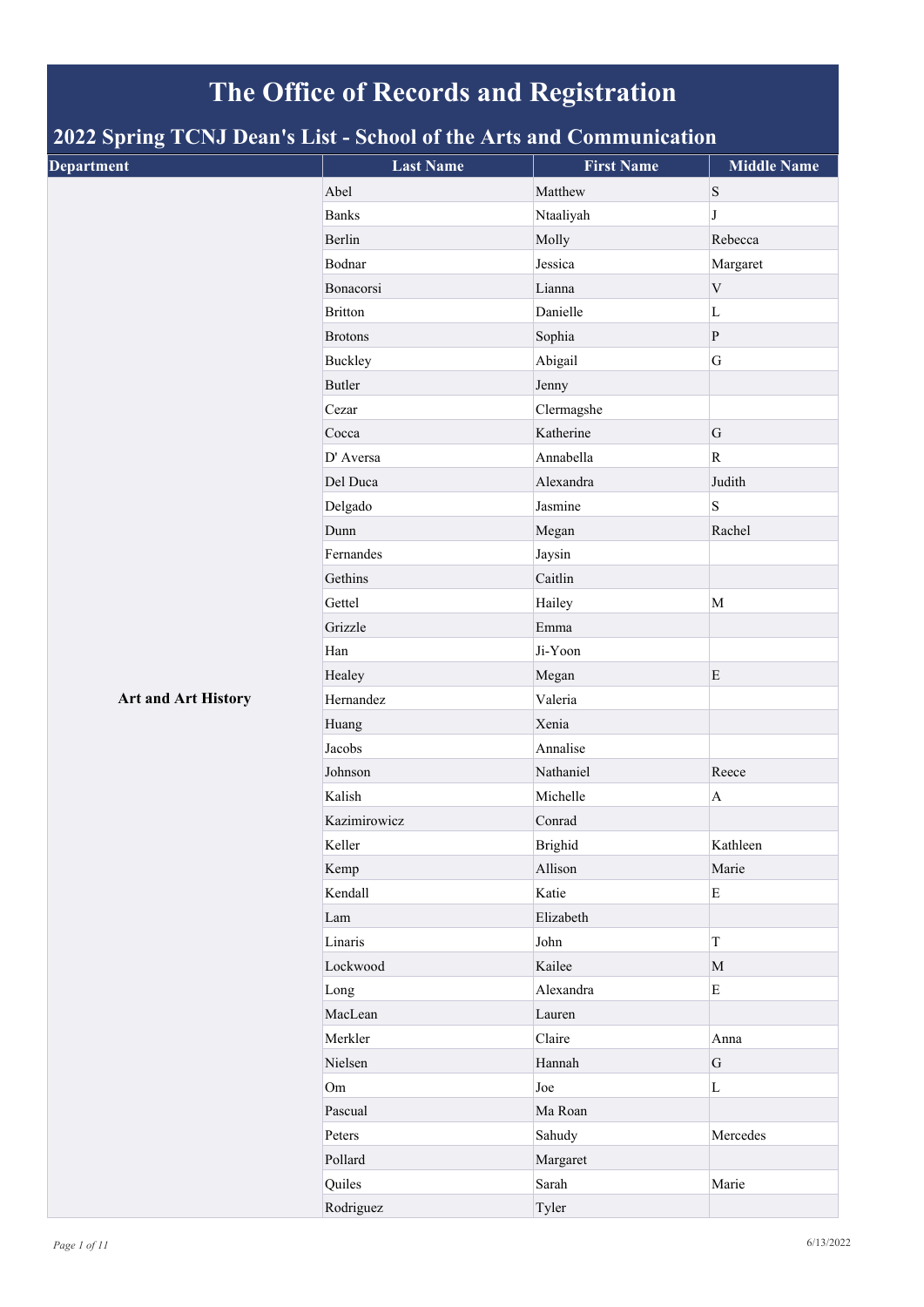| <b>Department</b>          | <b>Last Name</b>                                          | <b>First Name</b> | <b>Middle Name</b> |
|----------------------------|-----------------------------------------------------------|-------------------|--------------------|
|                            | Schweighardt                                              | Lauren            | E                  |
|                            | Serge                                                     | Andrew            | Alexander          |
|                            | Shenouda                                                  | Matthew           |                    |
|                            | Smith                                                     | Isabel            | Catherine          |
|                            | Smith                                                     | Kyra              | $\mathbb{R}$       |
|                            | Srigley                                                   | Sapphire          |                    |
|                            | Sulsenti                                                  | Luke              |                    |
| <b>Art and Art History</b> | Torre                                                     | Tyler             |                    |
|                            | Vavrek                                                    | Alexa             | Marie              |
|                            | Vega                                                      | Franchesca        |                    |
|                            | Viera                                                     | Guillermo         | Jose               |
|                            | Vigliarolo                                                | Steven            |                    |
|                            | Walters                                                   | Kaitlyn           |                    |
|                            | Ward                                                      | Lillian           | V                  |
|                            | Whitmore                                                  | Alex              |                    |
|                            | <b>Total Students for Art and Art History Department:</b> |                   | 58                 |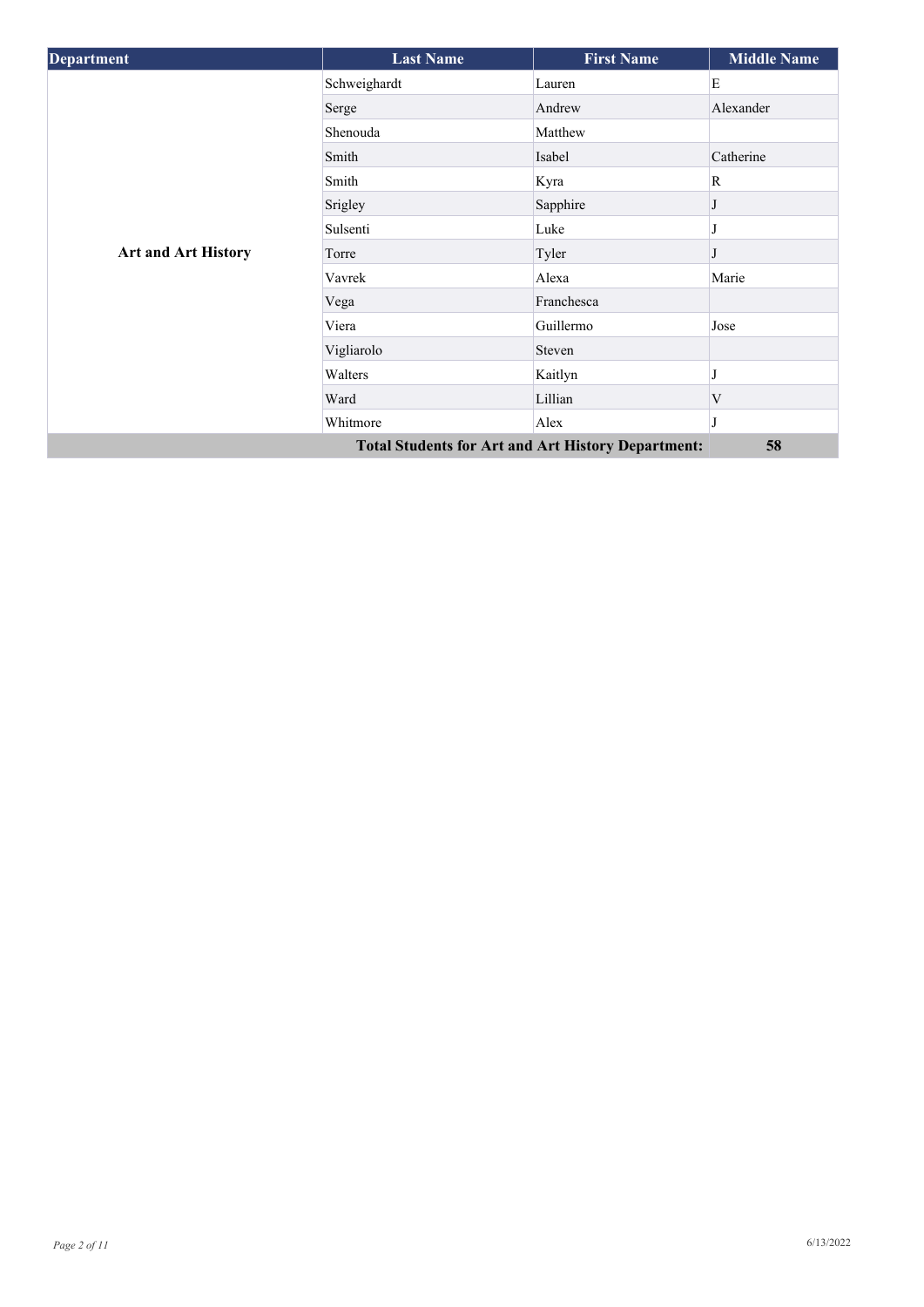| <b>Department</b>                                   | <b>Last Name</b> | <b>First Name</b> | <b>Middle Name</b> |
|-----------------------------------------------------|------------------|-------------------|--------------------|
|                                                     | Amos-Whitfield   | Makala            | H                  |
|                                                     | Argondizzo       | Anthony           | $\mathbf{D}$       |
|                                                     | Bancroft         | Skyler            | $\mathbf M$        |
|                                                     | <b>Bates</b>     | Cassidy           | Lynn               |
|                                                     | Coward           | Hannah            |                    |
|                                                     | Csizmar          | Alexa             | Rae                |
|                                                     | Di Meola         | Julianna Nicole   |                    |
|                                                     | Fernandez        | Shayna            | ${\bf N}$          |
|                                                     | Garzillo         | Renee             | $\bf J$            |
|                                                     | Jackson          | Kelleyann         |                    |
|                                                     | Jannone          | Megan             | $\bf J$            |
|                                                     | Knipp            | Zachary           | Austen             |
|                                                     | Krok             | Nicole            |                    |
|                                                     | Mazzucca         | Kelly             |                    |
|                                                     | Montano          | <b>Brandon</b>    |                    |
| <b>Art Education</b>                                | Moran            | Michaela          | Elaine             |
|                                                     | Mueller          | Sarah             | Lynn               |
|                                                     | Mulcahy          | Jenna             | Lynn               |
|                                                     | Rogers           | Julia             | $\bf J$            |
|                                                     | Sambade          | Karlie            | Ann                |
|                                                     | Sciancalepore    | Nikolette         | $\mathbf{A}$       |
|                                                     | Sebasto          | Morgan            |                    |
|                                                     | Smith            | Katherine         |                    |
|                                                     | Smutko           | Samantha          | $\mathbf N$        |
|                                                     | Soleimani        | Julia             | $\mathbf R$        |
|                                                     | Stachura         | Alyssa            | M                  |
|                                                     | Stahl            | Elizabeth         | Jean               |
|                                                     | <b>Titus</b>     | <b>Brianna</b>    | E                  |
|                                                     | Triano           | <b>Brielle</b>    | Alinde             |
|                                                     | Verga            | Marie             | ${\bf N}$          |
|                                                     | Williams         | Olivia            | $\, {\rm H}$       |
|                                                     | Zhang            | Jessica           |                    |
| <b>Total Students for Art Education Department:</b> |                  |                   | 32                 |

| <b>Department</b>            | <b>Last Name</b> | <b>First Name</b> | <b>Middle Name</b> |
|------------------------------|------------------|-------------------|--------------------|
|                              | Afemeku          | Stephanie         | Essee              |
|                              | Allen            | Shannon           | Elizabeth          |
|                              | Allen            | William           |                    |
|                              | Aslanyan         | Stephanie         | Miriam             |
|                              | Auer             | Aidan             | Matthew            |
|                              | Auger            | Abigail           | A                  |
| <b>Communication Studies</b> | Bachman          | Skylar            | Rose               |
|                              | <b>Brown</b>     | Anna              | Eileen             |
|                              | Bui              | Madison           | ${\bf S}$          |
|                              | Buquicchio       | Erin              | Elizabeth          |
|                              | <b>Butcher</b>   | Benjamin          | M                  |
|                              | Cantalice        | Isabella          | $\overline{A}$     |
|                              | Carberry         | Nicole            | G                  |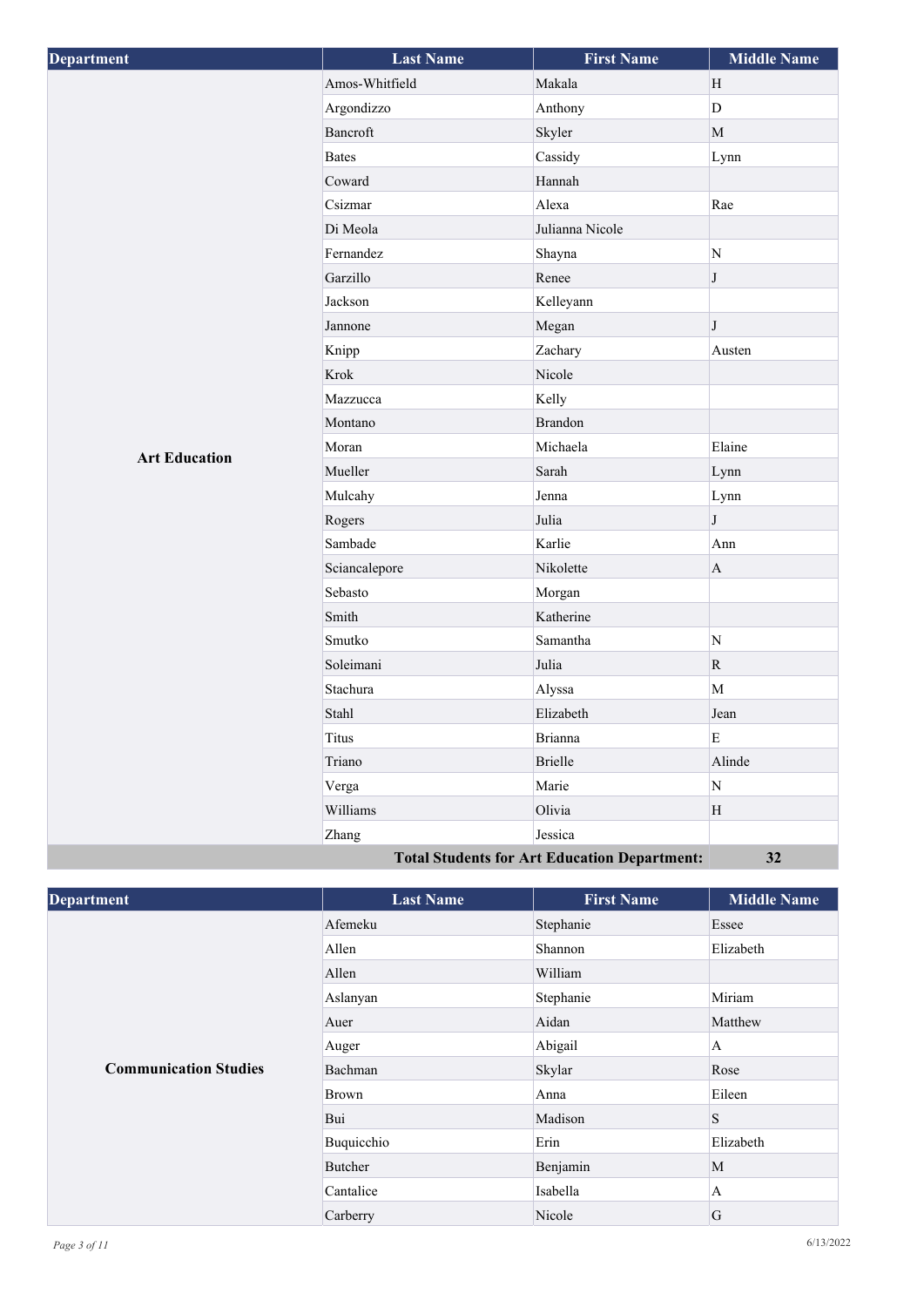| <b>Department</b>            | <b>Last Name</b> | <b>First Name</b> | <b>Middle Name</b> |
|------------------------------|------------------|-------------------|--------------------|
|                              | Casillas         | Quinton           |                    |
|                              | Castria          | Rachel            |                    |
|                              | Chen             | Christine         |                    |
|                              | Cichlar          | Kayla             | M                  |
|                              | Cirigliano       | Kaitlyn           | Melissa            |
|                              | Cogland          | Kathryn           | Ann                |
|                              | Collazos         | Matthew           | J                  |
|                              | Condiracci       | Michael           |                    |
|                              | Conrad           | Karl              | Martin             |
|                              | Constuble        | Megan             | $\mathbf M$        |
|                              | Conte            | Marisa            | E.                 |
|                              | Contuzzi         | Alessia           |                    |
|                              | Coppola          | Ava               | Estelle            |
|                              | Corrado          | Lauren            |                    |
|                              | Corvil           | Dana              | $\mathbf{A}$       |
|                              | Croes            | Emily             | Rose               |
|                              | Cusumano         | Sylvanna          | Maria              |
|                              | D'Aiello         | Alexa             | $\mathbf M$        |
|                              | Dambrot          | Rachel            |                    |
|                              | Dante            | Vincent           | $\, {\bf P}$       |
|                              | Davino           | Victoria          |                    |
|                              | De Croce         | Ava               | Christina          |
|                              | Delvescovo       | Nicholas          | Frank              |
| <b>Communication Studies</b> | De Somma         | David             | $\bf J$            |
|                              | Dioslaki         | Joseph            | Stephan            |
|                              | Doane            | <b>Bryan</b>      |                    |
|                              | Dougherty        | Emily             | $\overline{C}$     |
|                              | Drake            | <b>Braden</b>     | Marie              |
|                              | Driscoll         | Megan             | Catherine          |
|                              | Dwyer            | Kaitlin           | $\mathbf M$        |
|                              | Easton           | Angela            |                    |
|                              | Elman            | Ben               |                    |
|                              | Escobar          | Natalia           |                    |
|                              | Esposito         | Teresa            |                    |
|                              | Falci            | Devin             | Walter             |
|                              | Fazio            | Corynn            | Noelle             |
|                              | Feldman          | Amanda            | Corinne            |
|                              | Ficano           | <b>Briana</b>     | Nicole             |
|                              | Geller           | Phoebe            |                    |
|                              | Gellis           | Emily             | $\mathbf R$        |
|                              | Genova           | Nina              | Genova             |
|                              | Giacoio          | Alexa             | $\mathbf M$        |
|                              | Gual             | Jazailis          |                    |
|                              | Hammond          | Paige             | Carolyn            |
|                              | Hanstein         | Jack ${\rm E}$    |                    |
|                              | Hemsey           | Alyssa            | Marie              |
|                              | Hewitt           | JoLee             | $\mathbf{M}.$      |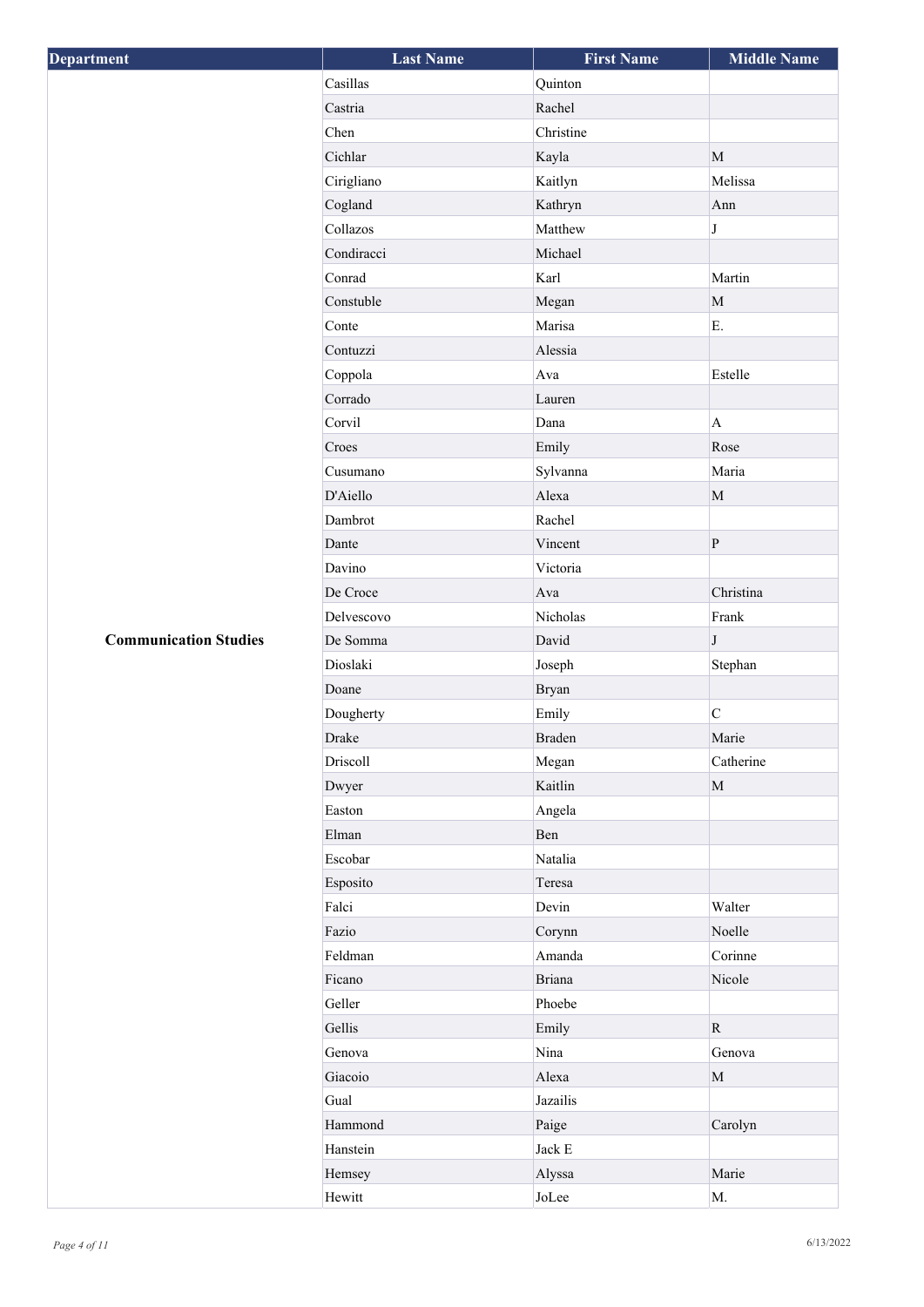| Department                   | <b>Last Name</b> | <b>First Name</b> | <b>Middle Name</b> |
|------------------------------|------------------|-------------------|--------------------|
|                              | Hudes            | Joshua            | $\mathbf{L}$       |
|                              | Hunt             | Christopher       | Joesph             |
|                              | Hutchison        | Skylar            | Nicole             |
|                              | Ibanez           | Maria             |                    |
|                              | Ilcyn            | Jaclyn            | $\mathbf L$        |
|                              | Jacob            | Christopher       | $\bf K$            |
|                              | Janeiro          | Sydney            | G                  |
|                              | Jerista          | Evan              | William            |
|                              | Joseph           | Kaya              | Louise             |
|                              | Jung             | Kelly             | $\mathbf A$        |
|                              | Kelly            | Jennifer          | $\rm I$            |
|                              | Kovach           | Sydney            | Lee                |
|                              | Lever            | Michael           | James              |
|                              | Ley              | Camryn            | $\bf J$            |
|                              | Lopez            | Casey             | $\mathbf{A}$       |
|                              | Lynch            | Jillian           | Grace              |
|                              | Maffei           | Megan             | Lynn               |
|                              | Makowsky         | Kyra              |                    |
|                              | Malnick          | Cassandra         | $\mathbf L$        |
|                              | Maloney          | Jodi              | Y                  |
|                              | Manning          | Hannah            | $\, {\bf B}$       |
|                              | Mashanski        | Isabella          | Rose               |
|                              | Mastrogiovanni   | Johnathan         | $\mathbf A$        |
| <b>Communication Studies</b> | McGann           | Daniel            |                    |
|                              | Mcgregor         | Lauren            | Kelly              |
|                              | Mckelvey         | Maya              | Symone             |
|                              | Meyer            | Gabrielle         | $\mathbf M$        |
|                              | Miller           | Richard           | $\rm F$            |
|                              | Moran            | Valerie           |                    |
|                              | Nashad           | Kieran            | S                  |
|                              | Neary            | Shannon           | Alexandria         |
|                              | Nguyen           | Dylan             |                    |
|                              | Nigro            | Sara              |                    |
|                              | Nocchi           | Carly             | $\mathbf E$        |
|                              | O'Brien          | Angelina          | $\mathbf M$        |
|                              | Ochoa            | Marcos            | $\bf J$            |
|                              | Padilla          | Nicolette         |                    |
|                              | Parilla          | Caleb             | Robert             |
|                              | Parks            | $\rm Fox$         | Jeree              |
|                              | Patella          | Kylie             | Caroline           |
|                              | Pavlov           | Alice             | <b>Brigid</b>      |
|                              | Pellegrino       | James             | $\mathbf R$        |
|                              | Percontino       | Isabella          | Rose               |
|                              | Perrone          | Joelle            |                    |
|                              | Picard           | Olivia            | Paige              |
|                              | Polanco          | Yarlening         |                    |
|                              | Popp             | Sophia            | ${\bf G}$          |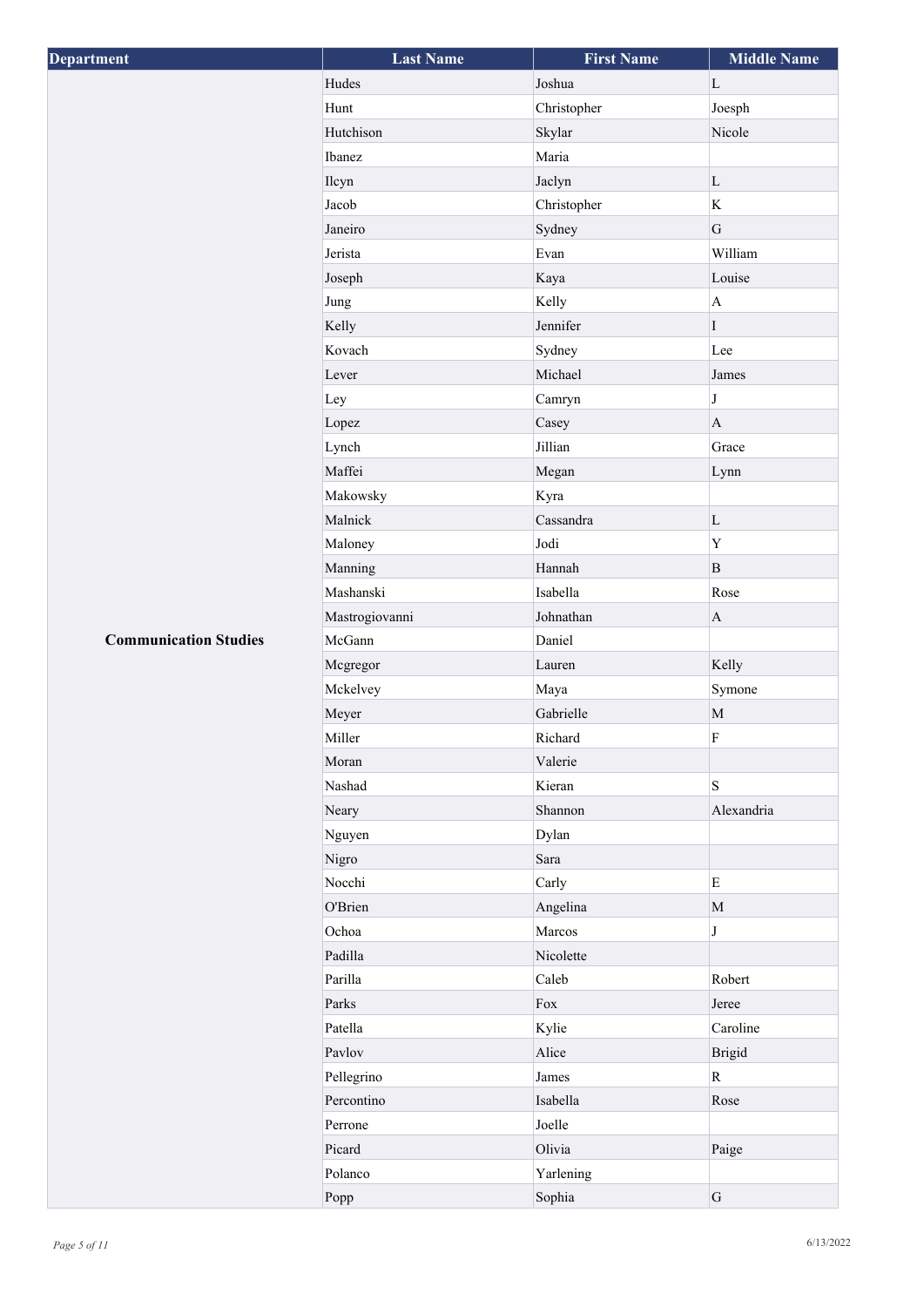| <b>Department</b>            | <b>Last Name</b>  | <b>First Name</b>                                                 | <b>Middle Name</b> |
|------------------------------|-------------------|-------------------------------------------------------------------|--------------------|
|                              | Reddy             | Gianni                                                            |                    |
|                              | Reynoso           | <b>Brandon</b>                                                    |                    |
|                              | Rodgers           | Leah                                                              | Marie              |
|                              | Rodriguez         | Katherine                                                         | Mariam             |
|                              | Roesch            | Natalie                                                           | Emma               |
|                              | Roman             | Alyssa                                                            | N.                 |
|                              | Rose              | Matthew                                                           | $\overline{C}$     |
|                              | Rotondaro         | Amanda                                                            | Anne               |
|                              | Rudolph           | Vivian                                                            | Grace              |
|                              | Sandve            | Kimberly                                                          | $\bf{A}$           |
|                              | Scarduffa         | Evan                                                              | $\overline{G}$     |
|                              | Scuzzese          | Neil                                                              | Patrick            |
|                              | Sena              | Chloe                                                             | $\mathbf M$        |
|                              | Sharipova         | Milana                                                            |                    |
|                              | Shen              | Stephanie                                                         |                    |
|                              | Sheppard          | Allyson                                                           | Mary               |
| <b>Communication Studies</b> | Siegel            | Ilyssa                                                            | $\mathbf A$        |
|                              | Smith             | Natalie                                                           | ${\bf P}$          |
|                              | Soto              | Janae                                                             | $\mathbf{A}$       |
|                              | Sullivan          | Daniel                                                            | ${\bf R}$          |
|                              | Tattegrain        | Olivier                                                           |                    |
|                              | Textores          | Nicholas                                                          |                    |
|                              | Tomczyk           | Victoria                                                          |                    |
|                              | Trampe            | Michael                                                           | Joseph             |
|                              | Trucco            | Anabella                                                          | ${\bf R}$          |
|                              | Tucker            | Kelly                                                             | ${\bf G}$          |
|                              | Uhl               | Allison                                                           | ${\bf E}$          |
|                              | Vricella          | Victoria                                                          |                    |
|                              | Walz              | Isabella                                                          | Katerina           |
|                              | Weber             | Tara                                                              | Jordyn             |
|                              | Woods             | Nicole                                                            | Catherine          |
|                              | Yonkowski         | Madelyn                                                           | $\mathbf R$        |
|                              | Yoo               | Rachel                                                            | $\mathbf E$        |
|                              | Zurzolo           | Christopher                                                       | D                  |
|                              | Total Students fo | $L_{\text{on}}$ $\Omega_{\text{tridiag}}$ $\mathbf{D}_{\text{c}}$ | 141                |

**Total Students for Communication Studies Department: 141**

| <b>Department</b>                     | <b>Last Name</b> | <b>First Name</b> | <b>Middle Name</b> |
|---------------------------------------|------------------|-------------------|--------------------|
|                                       | Ackerman         | Kyle              | T                  |
|                                       | Adelman          | Matthew           |                    |
|                                       | Ahmad            | Jennifer          |                    |
|                                       | Ananiadis        | Elias             |                    |
| <b>Design and Creative Technology</b> | Andersen         | Robert            | Β.                 |
|                                       | Arimenta         | Jenna             |                    |
|                                       | Barreto          | Anthony           | Messiah            |
|                                       | Bell             | Michael           |                    |
|                                       | Bevacqui         | Antonio           |                    |
|                                       | Blackwell        | Zachary           | William            |
|                                       | Bohme            | Mason             | W                  |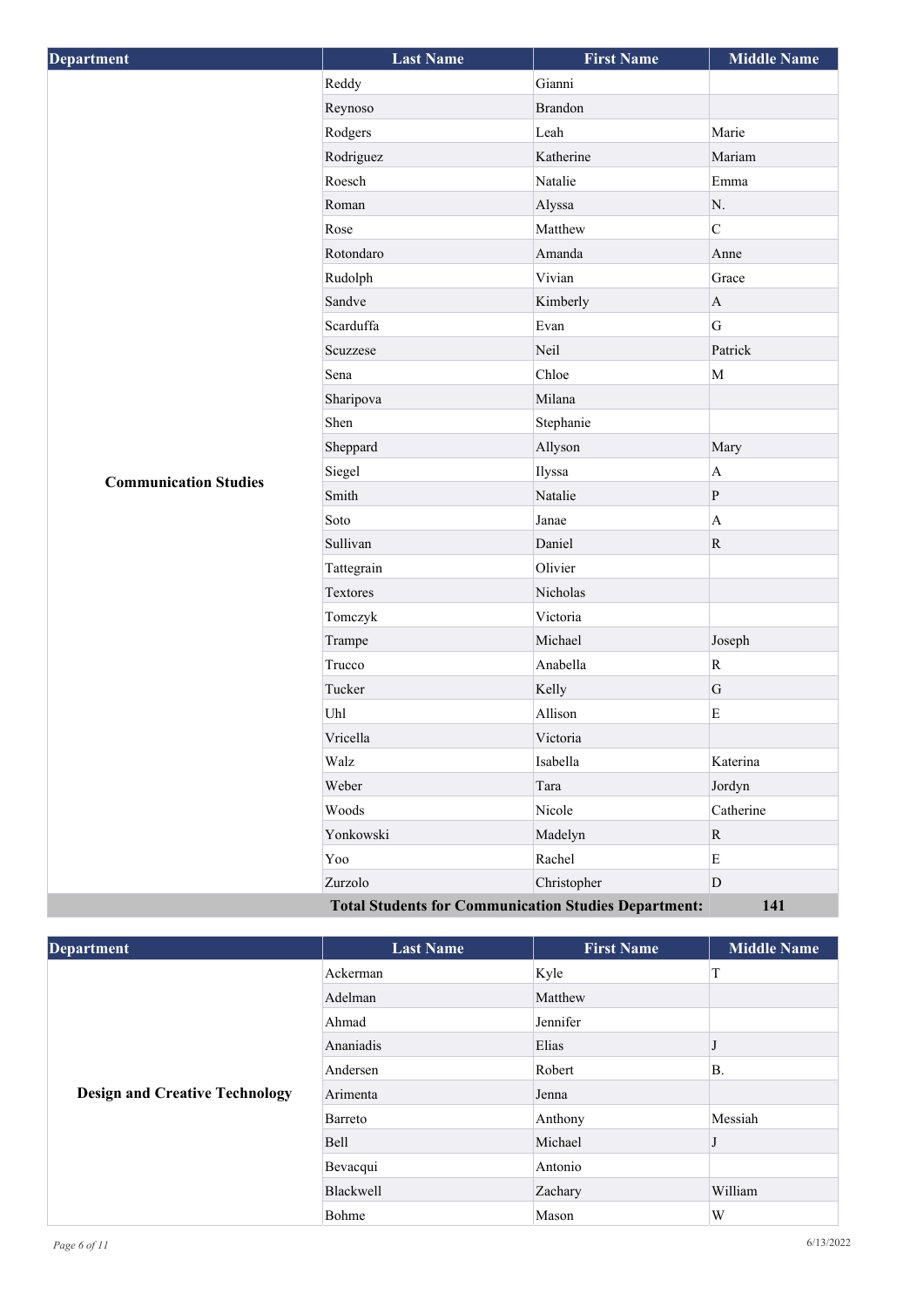| Department                            | <b>Last Name</b> | <b>First Name</b> | <b>Middle Name</b>      |
|---------------------------------------|------------------|-------------------|-------------------------|
|                                       | Borrelli         | Matthew           | Daniel                  |
|                                       | Brubaker         | John              | $\overline{C}$          |
|                                       | Cenicola         | Rachael           |                         |
|                                       | Ciarlante        | Justin            |                         |
|                                       | Cislo            | Matthew           |                         |
|                                       | Collins-Everett  | Essence           |                         |
|                                       | Deegan           | Jack              | Holden                  |
|                                       | Deleon           | Melanie           | K                       |
|                                       | Denenberg        | Alana             | $\rm F$                 |
|                                       | Dietrich         | Allison           | Rose                    |
|                                       | D'imperio        | Cory              | Daniel                  |
|                                       | Dowlou           | William           | $\mathbf A$             |
|                                       | Edgar            | Kira              | $\mathbf{A}$            |
|                                       | Estevez          | Karyme            | Shantelle               |
|                                       | Gallina          | Giovanna          | $\mathbf M$             |
|                                       | Gemeinhardt      | Eli               |                         |
|                                       | Gemignani        | Ravenna           | $\mathbf R$             |
|                                       | Getz             | Tyler             | $\overline{P}$          |
|                                       | Gillespie        | Shane             | William                 |
|                                       | Hatipoglu        | Hakan             |                         |
|                                       | Hontz            | Kristina          | Lynn                    |
|                                       | Huang            | Connie            |                         |
|                                       | Hutchinson       | Dalton            |                         |
| <b>Design and Creative Technology</b> | Jacobo           | Alexander         | $\mathbf X$             |
|                                       | Jalowicz         | Rebecca           | $\mathbf L$             |
|                                       | Jellison         | Emily             | Mae                     |
|                                       | Kelly            | Makensy           | ${\bf P}$               |
|                                       | Krewson          | Celeste Brianna   |                         |
|                                       | Lopez            | Nicole            | Evelyn                  |
|                                       | Madeira          | Emily             | Katherine               |
|                                       | Marsh            | Kyle              | Jay                     |
|                                       | Martinez         | Alexander         | Gabriel                 |
|                                       | Materia          | Dominic           | $\mathbf M$             |
|                                       | May              | Sabrina           |                         |
|                                       | Mccarthy         | Kael              | $\mathbf{B}$            |
|                                       | Mccurdy          | Ryan              |                         |
|                                       | Mcheffey         | Erin              | Marie                   |
|                                       | Mcshaffrey       | Ryanne            | $\mathbf M$             |
|                                       | Merklee          | Patrick           | $\ensuremath{\text{W}}$ |
|                                       | Montero          | Serina            | Victoria                |
|                                       | Nolan            | Alexandra         | Grace                   |
|                                       | Oconnell         | <b>Brandon</b>    | $\mathbf M$             |
|                                       | Ospina           | Giovanny          |                         |
|                                       | Pai              | Priyanka          |                         |
|                                       | Panzitta         | Kylie             | Jade                    |
|                                       | Ploskonka        | Adam              | Christopher             |
|                                       | Powell           | Terell            | $\mathbf{A}$            |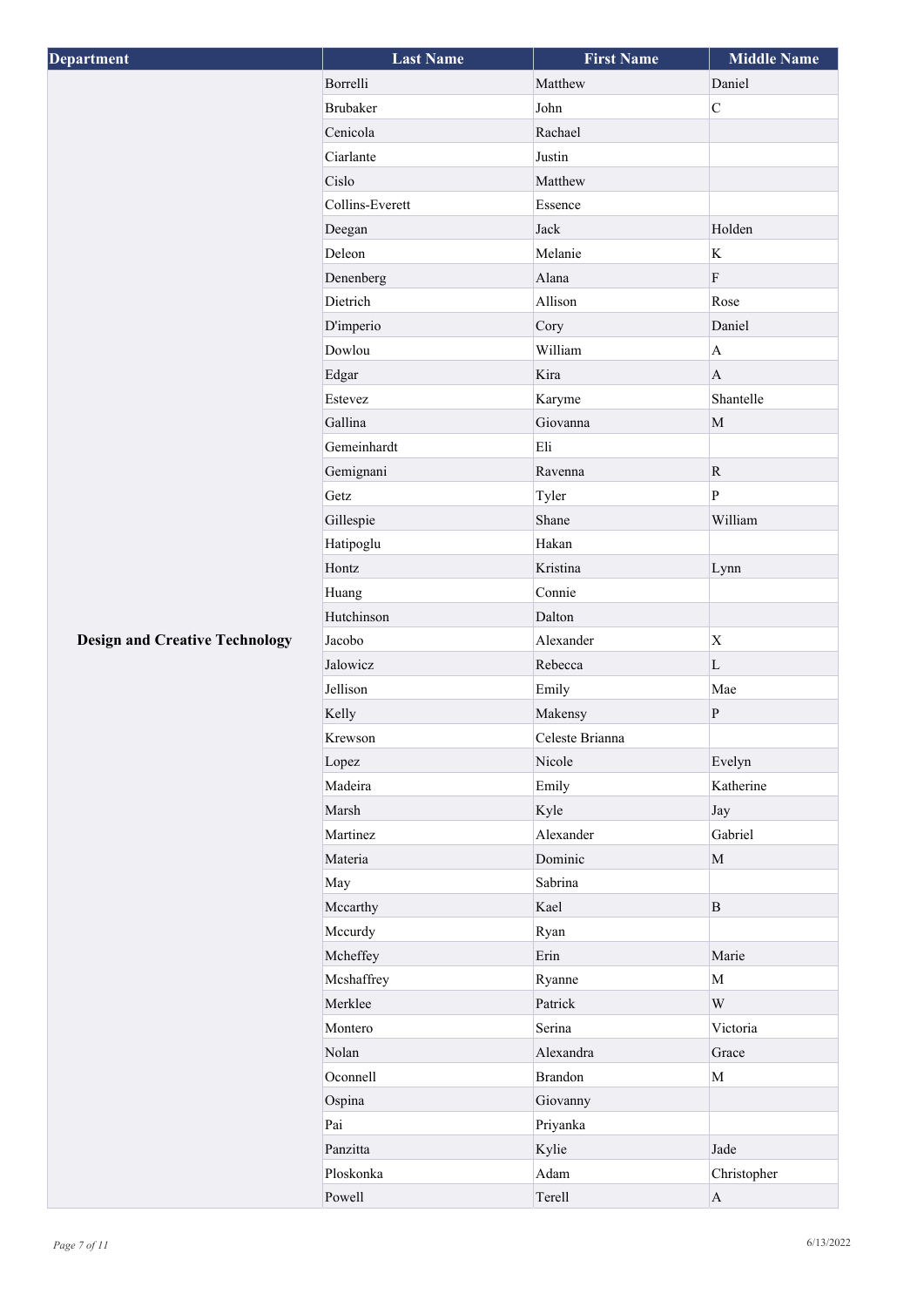| <b>Department</b>                                                    | <b>Last Name</b> | <b>First Name</b> | <b>Middle Name</b> |
|----------------------------------------------------------------------|------------------|-------------------|--------------------|
|                                                                      | Quigley          | Nia               | Carole             |
|                                                                      | Roach            | MaryGrace Anne    |                    |
|                                                                      | Roberts          | Jessie            | Lin                |
|                                                                      | Sanchez Aranda   | Nelly             |                    |
|                                                                      | Schofield        | <b>Brittany</b>   | $\mathbf E$        |
|                                                                      | Sekora           | Jason             | J                  |
|                                                                      | Shoenfelt        | Joshua            | M                  |
|                                                                      | Showler          | Chloe             | L                  |
|                                                                      | Sipaque          | Stephannie        | $\mathbf L$        |
|                                                                      | Smith            | Madison           |                    |
|                                                                      | <b>Stark</b>     | Olivia            | $\mathbf{A}$       |
|                                                                      | Strenkowski      | Ryan              |                    |
| <b>Design and Creative Technology</b>                                | Sweeney          | Kyle              | Patrick            |
|                                                                      | Tom              | Emily             | S                  |
|                                                                      | Tucker           | Autumn-Brook      | Contini            |
|                                                                      | Vallecilla       | Evan              | T                  |
|                                                                      | Vargas           | Amy               |                    |
|                                                                      | Vaughn           | Jalen             | Garreth            |
|                                                                      | Wong             | Gregory           | Willis             |
|                                                                      | Wright           | Haley             | $\mathbf E$        |
|                                                                      | Zacharko         | Nicholas          | J                  |
|                                                                      | Zajacz           | Michael           |                    |
|                                                                      | Zhu              | Sammie            |                    |
| Zhu                                                                  |                  |                   |                    |
| <b>Total Students for Design and Creative Technology Department:</b> | 82               |                   |                    |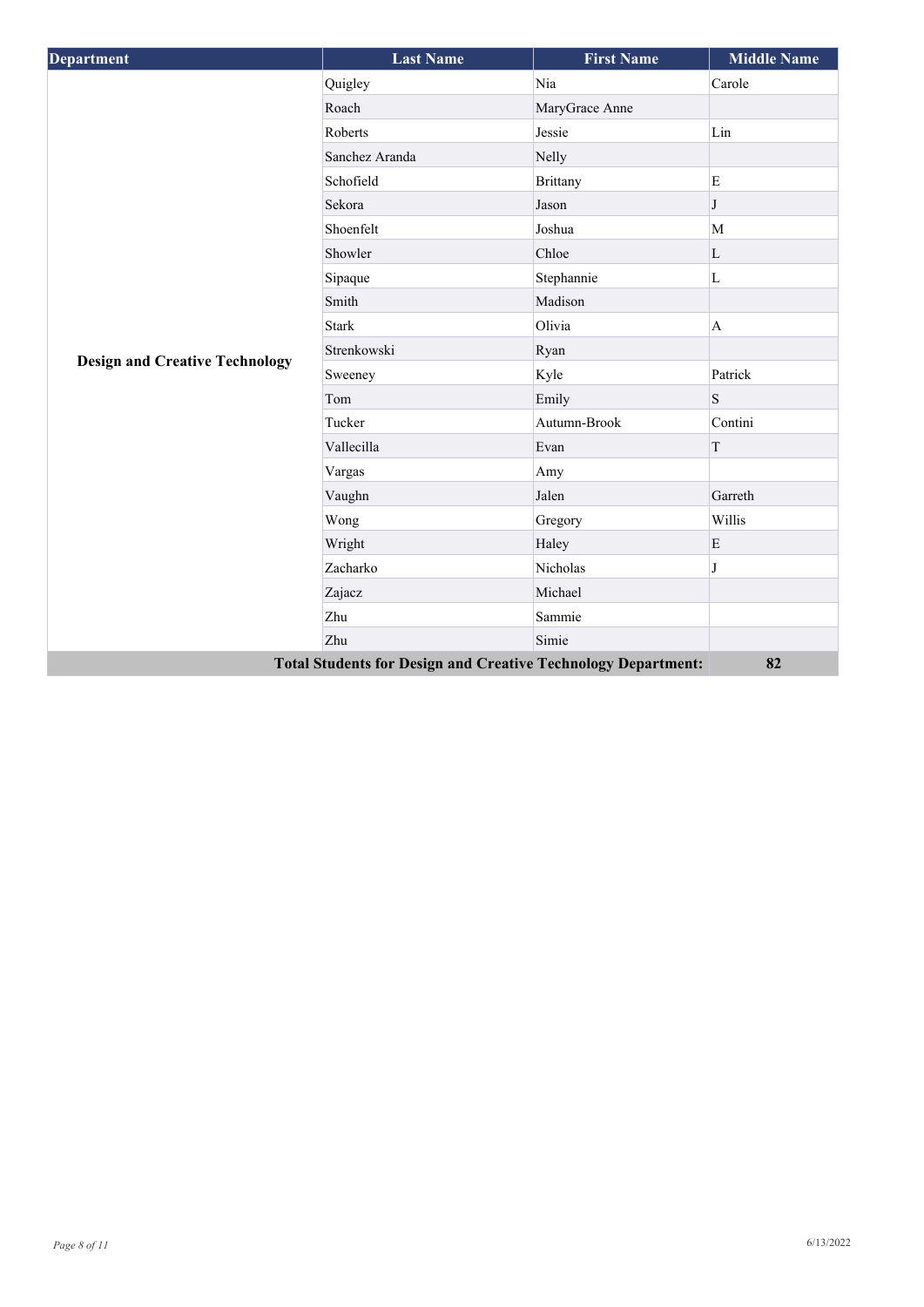| Department                                               | <b>Last Name</b> | <b>First Name</b> | <b>Middle Name</b> |
|----------------------------------------------------------|------------------|-------------------|--------------------|
|                                                          | Apicelli         | Nicole            | $\mathbf C$        |
|                                                          | Bavaro           | Kaitlin           | Grace              |
|                                                          | Colacino         | Kalli             |                    |
|                                                          | Del              | Kayla             | Marie              |
|                                                          | Derman           | Chelsie           |                    |
|                                                          | Eisenbeil        | Riley             | Ann                |
|                                                          | Feliciano        | Octavia           | $\mathbf R$        |
|                                                          | Frawley          | Skye              | Petra              |
|                                                          | Furst            | Camille           | G                  |
|                                                          | Galan            | Jordan            | Emerita            |
|                                                          | Gomez            | Myara             | Angelique          |
|                                                          | Henry            | Nicole            | Angela             |
|                                                          | Kaliroff         | Marc              |                    |
|                                                          | Kaufman          | Matthew           | $\mathbf{A}$       |
|                                                          | Krietzberg       | Ian               |                    |
| <b>Journalism &amp; Prof Writing</b>                     | La Rocca         | Leonard           | G                  |
|                                                          | Lee              | Jasmine           | Alicia             |
|                                                          | Mccleod          | Arianna           |                    |
|                                                          | Meehan           | Julia             | M                  |
|                                                          | Meza             | Natalie           | $\mathbf{J}$       |
|                                                          | Nguyen           | Elliott           | Minh               |
|                                                          | Nieves           | Rebecca           |                    |
|                                                          | Park             | Asaka             | Watanabe           |
|                                                          | Rice             | Zachary           | $\mathbf T$        |
|                                                          | Richardson       | Elizabeth         | $\mathbf{A}$       |
|                                                          | Rittman          | Jenna             |                    |
|                                                          | Smith            | Delaney           | $\mathbf C$        |
|                                                          | Stuiso           | Leigha            |                    |
|                                                          | Vega             | Isabel            |                    |
|                                                          | Weisenbach       | Tristan           | $\mathcal T$       |
|                                                          | Yoos             | Jamie             | E                  |
| Total Students for Journalism & Prof Writing Department: |                  |                   | 31                 |

| <b>Department</b> | <b>Last Name</b> | <b>First Name</b> | <b>Middle Name</b> |
|-------------------|------------------|-------------------|--------------------|
|                   | Aviles           | Riley             | J                  |
|                   | Barry            | Ryan              |                    |
|                   | Burg             | Marlaina          | Patricia           |
|                   | Camano           | Adrian            |                    |
|                   | Canneto          | Kaitlyn           | M                  |
|                   | Castagnetti      | Joseph            |                    |
|                   | Castro           | Kaitlynn          | Maria Ann          |
| <b>Music</b>      | Cender           | Aaron             |                    |
|                   | Cherby           | Alexis            | Marion             |
|                   | Colatrella       | Claudia           | $\overline{A}$     |
|                   | Delano           | Mikayla           | Giovanna           |
|                   | Duggan           | Julia             | $\mathbf{A}$       |
|                   | Eloi             | Kyla              | Adina              |
|                   | Figueroa         | Angelica          |                    |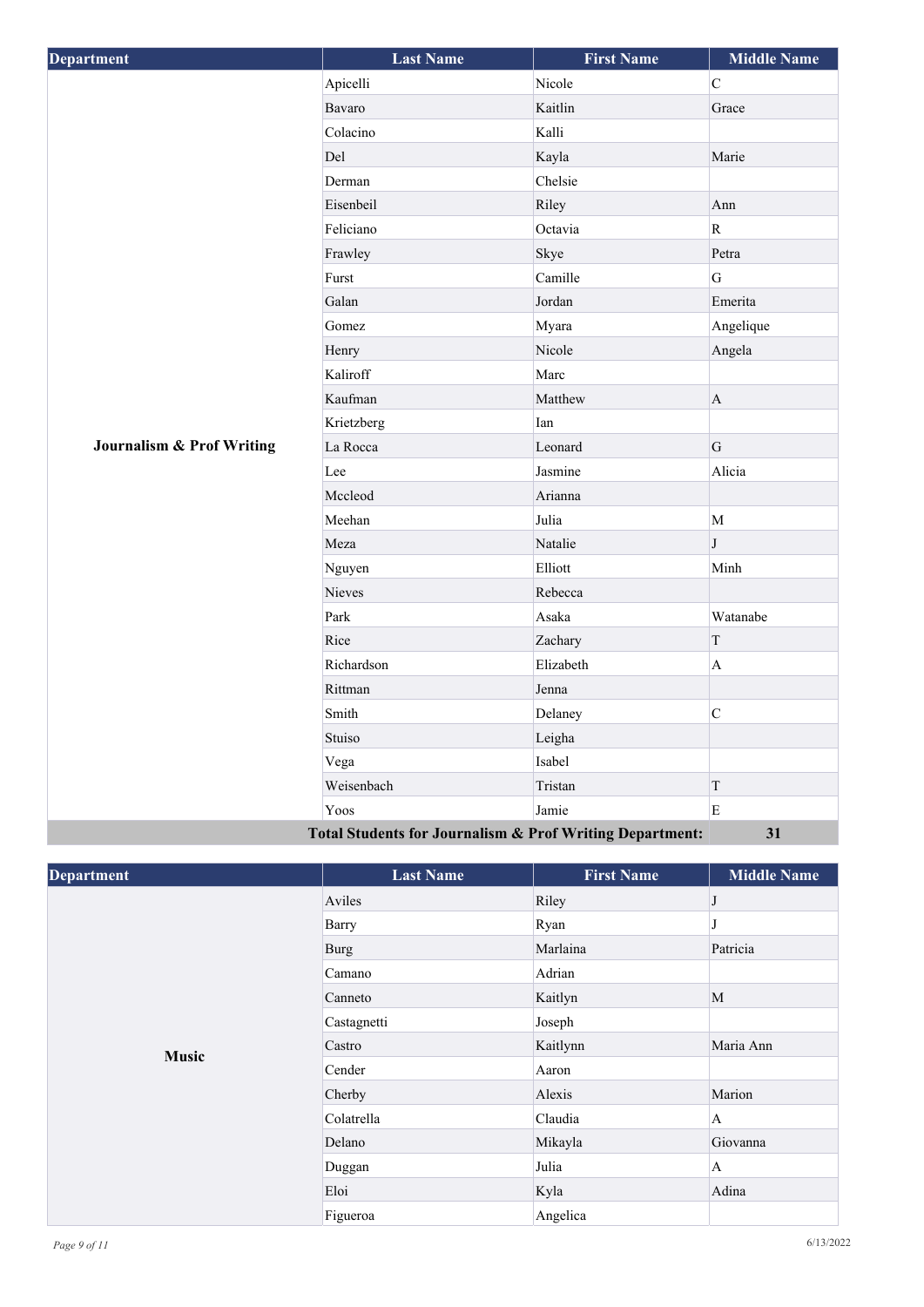| <b>Department</b> | <b>Last Name</b> | <b>First Name</b>                           | <b>Middle Name</b>      |
|-------------------|------------------|---------------------------------------------|-------------------------|
|                   | Ford             | Jacob                                       | Gerald                  |
|                   | Foth             | Kathryn                                     | Kelly                   |
|                   | Fusco            | Jayden                                      | $\bf J$                 |
|                   | Gibbs            | Joseph                                      | $\overline{\mathrm{F}}$ |
|                   | Gonzalez         | Cesar                                       | Augusto                 |
|                   | Haupt            | Ryan                                        |                         |
|                   | Hutcheson        | Gaia                                        |                         |
|                   | Kaminsky         | Madison                                     | S                       |
|                   | Katz             | Melanie                                     | H                       |
|                   | Kinder           | Alexander                                   | $\bf J$                 |
|                   | Laude            | Nathaniel                                   | $\bf J$                 |
|                   | Lohrmann         | Zachary                                     | $\mathbf S$             |
|                   | Mackiewicz       | Zachary                                     | $\bf J$                 |
|                   | Macqueen         | Karl                                        | Richard                 |
|                   | Margolis         | Carley                                      | $\bf J$                 |
|                   | Marrano          | Gianna                                      | Rose                    |
|                   | Mccaffrey        | Declan                                      | Pierron                 |
|                   | Mercedat         | Rebecca                                     |                         |
|                   | Miller           | Hope                                        | $\mathbf{A}$            |
|                   | Miller           | Mackenzie                                   |                         |
|                   | Monsport         | Thomas                                      | Alexander               |
|                   | Mormile          | William                                     | Leo                     |
| <b>Music</b>      | Morra            | Antonio                                     | ${\bf R}$               |
|                   | Napier           | Nicholas                                    | ${\bf E}$               |
|                   | Obenauer         | Emily                                       |                         |
|                   | Odonkor          | Terence                                     | $\mathbf D$             |
|                   | Pascale          | Anne                                        | $\mathbf{A}$            |
|                   | Perry            | Stephen                                     | $\bf J$                 |
|                   | Pondish          | Laurel                                      | $\mathbf R$             |
|                   | Riccardo         | Hailey                                      | Marie                   |
|                   | Rudolph          | Alexandria                                  | $\mathbf L$             |
|                   | Sardoni          | Sarah                                       |                         |
|                   | Scott            | Jillian                                     | Layne                   |
|                   | Sholette         | Megan                                       | $\rm R$                 |
|                   | Smith            | Melissa                                     |                         |
|                   | $\rm So$         | Keith                                       |                         |
|                   | Spadea           | Elijah                                      | $\mathsf{C}$            |
|                   | Spratt           | Amanda                                      | $\mathbf M$             |
|                   | Stratton         | Hannah                                      | E                       |
|                   | Sweeney          | Theresa                                     | $\overline{C}$          |
|                   | Thompson         | Jason                                       | Andrew                  |
|                   | Torrano Jacobs   | Gian                                        | Pietro                  |
|                   | Trumpy           | Grace                                       | $\mathbf{M}$            |
|                   | Vanputtenvink    | Josie                                       | Marie                   |
|                   | Vilardi          | Katherine                                   | $\mathbf{A}$            |
|                   |                  | <b>Total Students for Music Department:</b> | 59                      |